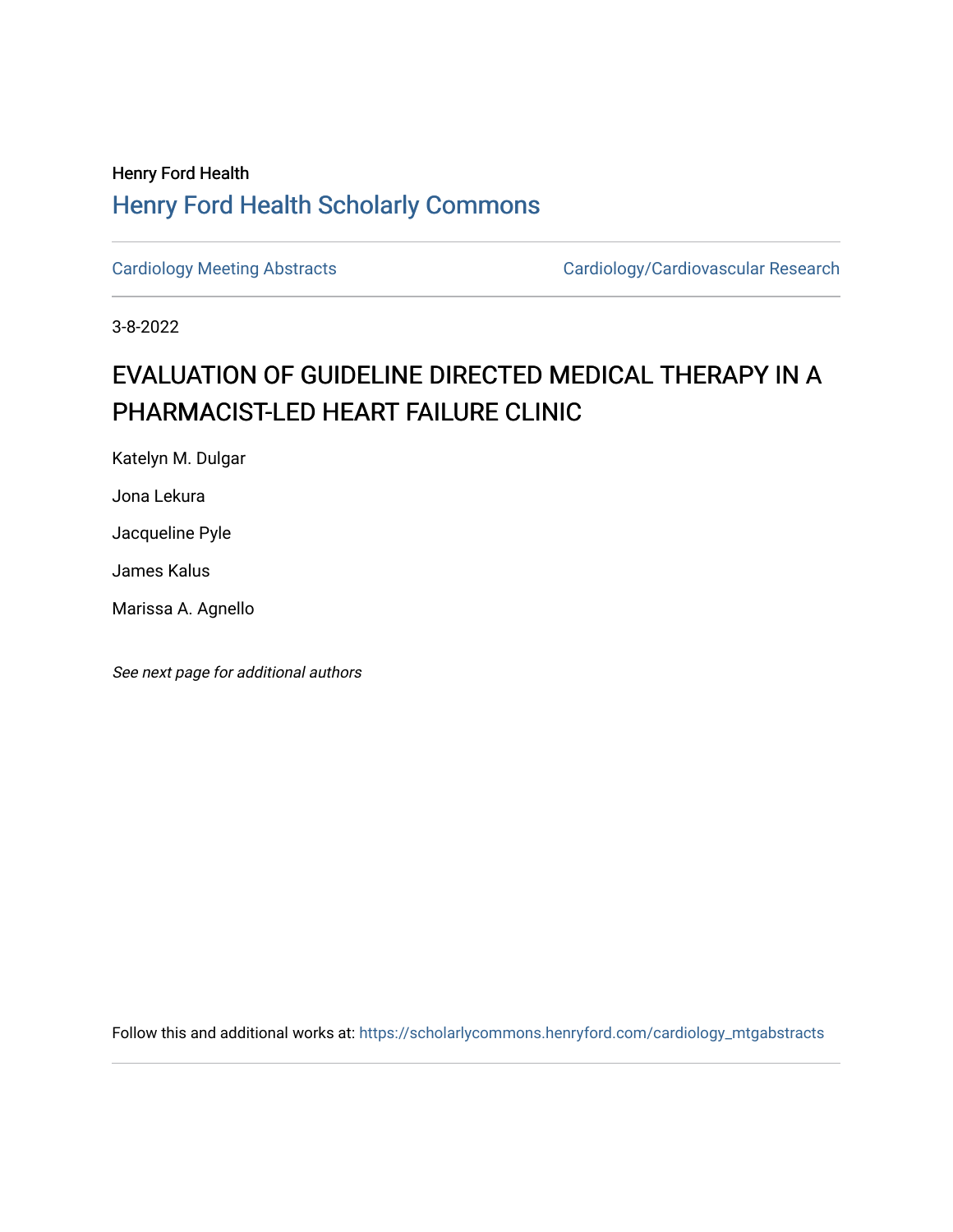## Authors

Katelyn M. Dulgar, Jona Lekura, Jacqueline Pyle, James Kalus, Marissa A. Agnello, Lorne Loveland, Jovan Lozo, Nadeen Abdallah, Thomas Senneff, Henry Kim, Gillian Grafton, Celeste T. Williams, and Long To